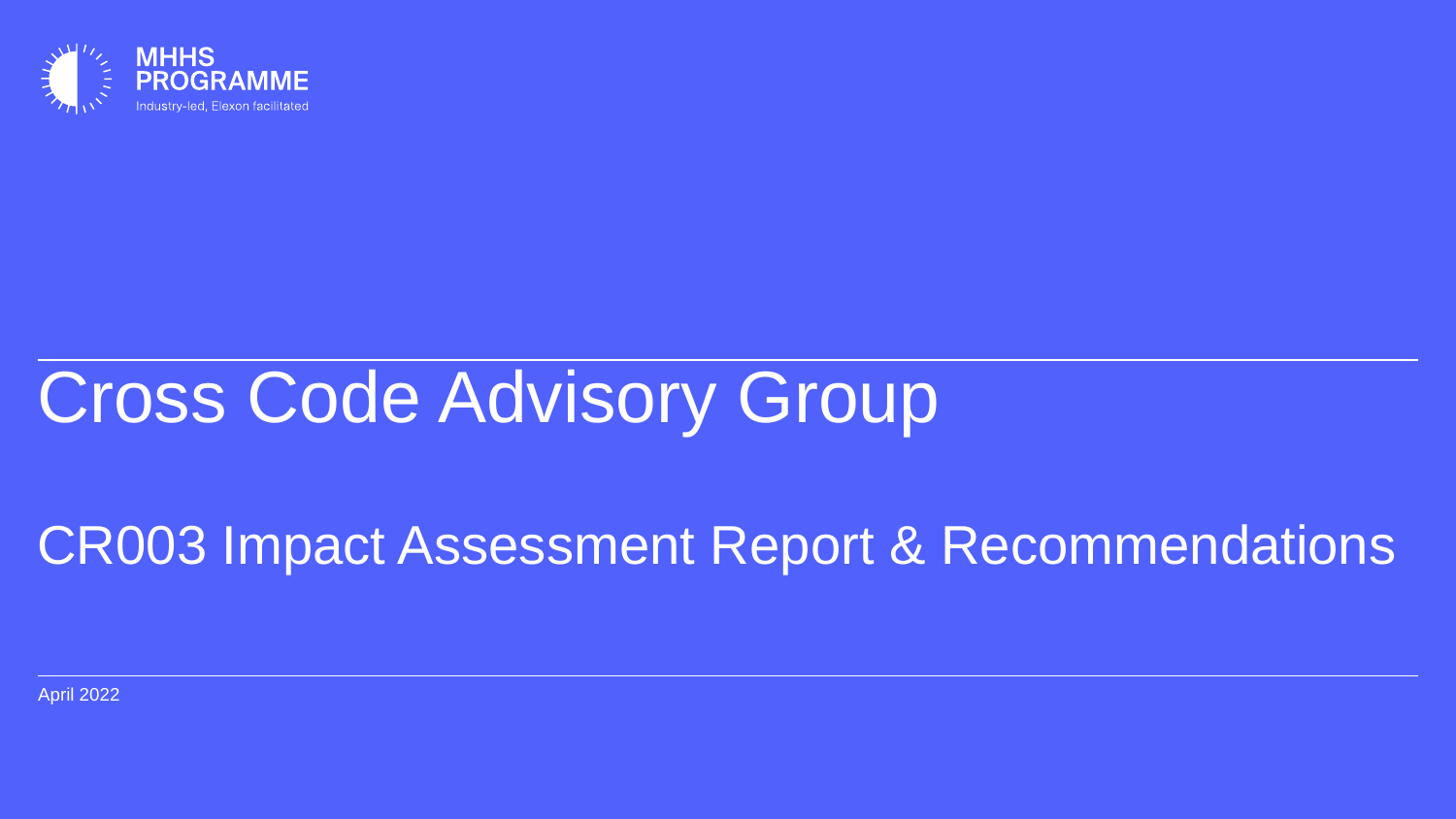### **Headlines**

#### **Objective of this session:**

To **decide whether to recommend CR003 to Ofgem for approval** – for subsequent Ofgem assessment and decision.

#### **Headlines:**

- **Universally, parties supported the request** to move M6 to 9 months after M5, move M7 to 10 months after M5 (in line with the current 1-month lag behind M6) and rename M6 to 'Code changes baselined.'
- **Suppliers supported the assessment** that the current M6 and M7 dates cannot be delivered within the design-driven approach in the programme, therefore this change is required to ensure that well-considered and high-quality code changes are drafted after the design is baselined and before the Smart Meter Act Powers are enabled.
- Whilst very few respondents provided cost information, **the majority of participants supported the same or less cost will be incurred**. This is because the same or less resource will be required to deliver code changes with a reduced impact of parallel resource and less impact of ramp up and ramp down of resources.
	- One party stated that they were unable to provide accurate cost impact information for CR003. This was due to the lack of clarity relating to whether SME resource will be involved in both the design and the code drafting phases or whether there will be a change to any potential 'ramp up' and 'ramp down' periods.
	- $\circ$  One party cautioned if the assumptions stated in the request were not correct, a further impact assessment would need to be undertaken to establish the cost of late delivery of MP162. Additional costs may be created if a test/production environment is implemented but not utilised due to delays in the wider MHHS programme as costs are still incurred during its dormancy. Additional costs for User Integration Testing (UIT) extension and system running would need to be confirmed.
	- $\circ$  One party stated there could be an increase in resource and cost if the code reviews are carried out in parallel with the Design, Build & Test as the Elexon subject matter experts and market architects will be fully utilised supporting the Design, Build & Test. This impact would be reduced/removed if the code review were carried out in parallel with Industry Testing.
- One view stated that provided there is no major deviation from the TOM, **subsequent design change impacts should be minimal**.
- Several respondents supported the change, with a **caveat of the following risks, assumptions and actions being managed effectively**:
	- Activities will not be impacted unless the change in M6 and M7 impacts the overall transition timetable. The revised relative milestone dates for M6 and M7 will need to be reviewed through the MHHS timeline re-baselining activity that will be carried out once M5 is complete.
	- o The change has no impact on programme end date as there are opportunities to be explored to absorb the delay minimising the risk of delay. This assumption will be validated as part of the programme re-baseline activity, following Design baseline at M5.
	- o The programme will complete drafting for BSC Code changes, including subsidiary documents and BSC resource will review the outputs.
	- o Design artefacts will be complete and contain the granular detail that parties require such as timelines, SLAs, volume constraints, non-functional requirements etc.
	- $\circ$  The code aligns to the design. Any deviation will result in additional changes, as build is design lead rather than awaiting for industry code approval.
	- o **There appears to be a lack of clarity for programme participants on who will lead and who will have a supporting role in legal text drafting i.e., MHHS Programme or Code Bodies.**



consumer); cost-effectiveness of the approach; implications of movement of M5 have been worked through the rest of the plan. 2 and 2 and 2 and 2 and 2 and 2 and 2 and 2 and 2 and 2 and 2 and 2 and 2 and 2 and 2 and 2 and 2 Ofgem's stated criteria: a plan that is credible and achievable; benefits of the CR against the current baseline plan; thought-through assumptions; clear cost impacts (incl.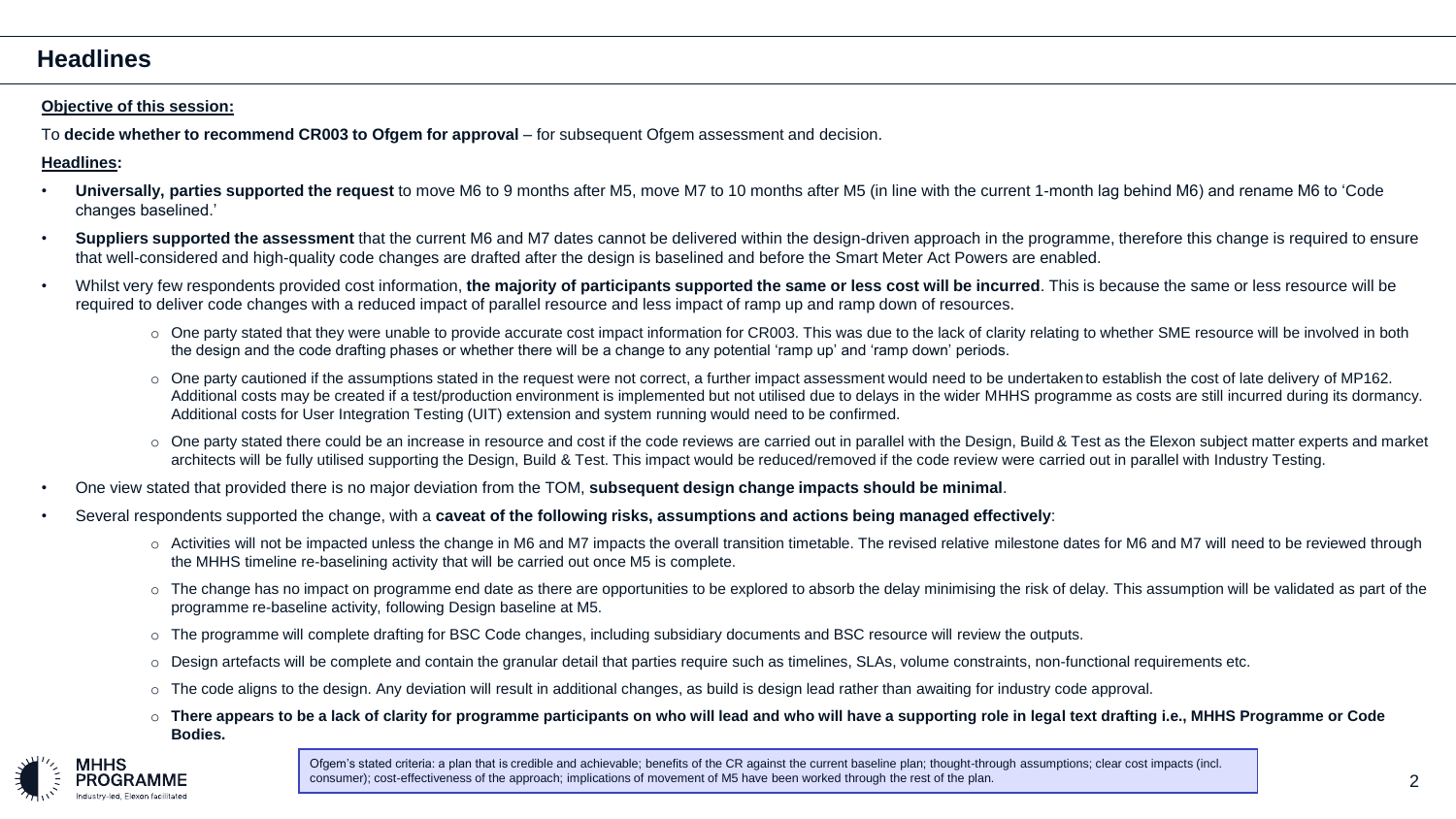## **CR003 Submitted Impact Assessments**

| <b>Programme Parties</b> | <b>CR003 Recommendations</b> |           |                  | Market Share* (where applicable) |                                                                                                                                                                                                                                     |                                                                                                                             |                  |                    |  |
|--------------------------|------------------------------|-----------|------------------|----------------------------------|-------------------------------------------------------------------------------------------------------------------------------------------------------------------------------------------------------------------------------------|-----------------------------------------------------------------------------------------------------------------------------|------------------|--------------------|--|
|                          | <b>Yes</b>                   | <b>No</b> | <b>Abstained</b> | <b>Not Replied</b>               | <b>Yes</b>                                                                                                                                                                                                                          | <b>No</b>                                                                                                                   | <b>Abstained</b> | <b>Not Replied</b> |  |
| <b>Large Suppliers</b>   | $\boldsymbol{4}$             |           |                  |                                  | 72%                                                                                                                                                                                                                                 |                                                                                                                             |                  | 28%                |  |
| <b>Medium Suppliers</b>  | 1                            |           |                  | 5                                | 20%                                                                                                                                                                                                                                 |                                                                                                                             |                  | 80%                |  |
| <b>Small Suppliers</b>   | $\overline{4}$               |           |                  | 30                               | 1%                                                                                                                                                                                                                                  |                                                                                                                             |                  | 99%                |  |
| <b>1&amp;C</b>           | 5                            |           | $\overline{1}$   | 35                               | 47%                                                                                                                                                                                                                                 |                                                                                                                             | 0%               | 53%                |  |
| <b>Agents</b>            | 2                            |           |                  | 52                               |                                                                                                                                                                                                                                     |                                                                                                                             |                  |                    |  |
| <b>DNOs</b>              | 2                            |           | $\overline{2}$   | 2                                | 39%                                                                                                                                                                                                                                 |                                                                                                                             | 21%              | 40%                |  |
| <b>iDNOs</b>             | 2                            |           |                  | 11                               | *According to the latest Meter Point Administration Number (MPAN) data held by                                                                                                                                                      |                                                                                                                             |                  |                    |  |
| <b>S/W Providers</b>     | $\overline{1}$               |           | $\mathbf 1$      |                                  |                                                                                                                                                                                                                                     |                                                                                                                             |                  |                    |  |
| <b>National Grid</b>     | $\overline{1}$               |           |                  |                                  | the Programme. Market Share has not been provided for Programme Party<br>Constituencies where MPAN data is not held by the Programme.                                                                                               |                                                                                                                             |                  |                    |  |
| <b>Code Bodies</b>       | -1                           |           | $\overline{1}$   | 1                                |                                                                                                                                                                                                                                     |                                                                                                                             |                  |                    |  |
| <b>Consumer</b>          |                              |           |                  | 1                                | Rationale for being marked down as 'abstained'                                                                                                                                                                                      |                                                                                                                             |                  |                    |  |
| <b>Elexon (Helix)</b>    | $\overline{1}$               |           |                  |                                  | Several respondents did not fully complete the Impact Assessments, with a<br>$\bullet$<br>response to recommendation crucially omitted.<br>Several respondents declined to formally respond due to time constraints or<br>$\bullet$ |                                                                                                                             |                  |                    |  |
| <b>DCC</b>               |                              |           |                  |                                  |                                                                                                                                                                                                                                     |                                                                                                                             |                  |                    |  |
| <b>SRO/IM &amp; LDP</b>  | $\overline{1}$               |           |                  |                                  | $\bullet$                                                                                                                                                                                                                           | lack of information available to form an opinion.<br>Several respondents stated CR003 had no impact on their activities and |                  |                    |  |
| <b>IPA</b>               |                              |           |                  |                                  | therefore did not formally respond.                                                                                                                                                                                                 |                                                                                                                             |                  |                    |  |

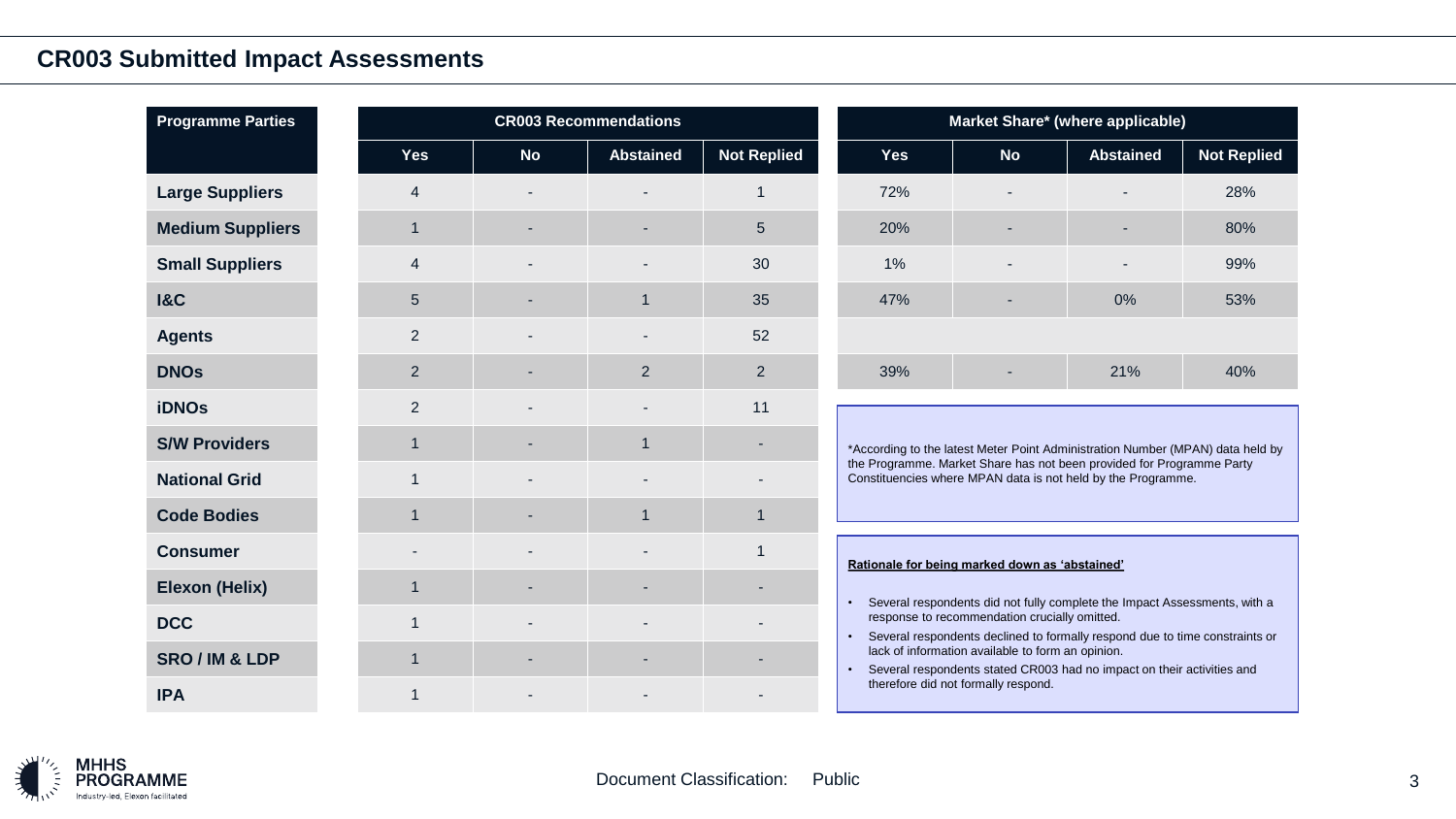Detailed Programme Party views CR003



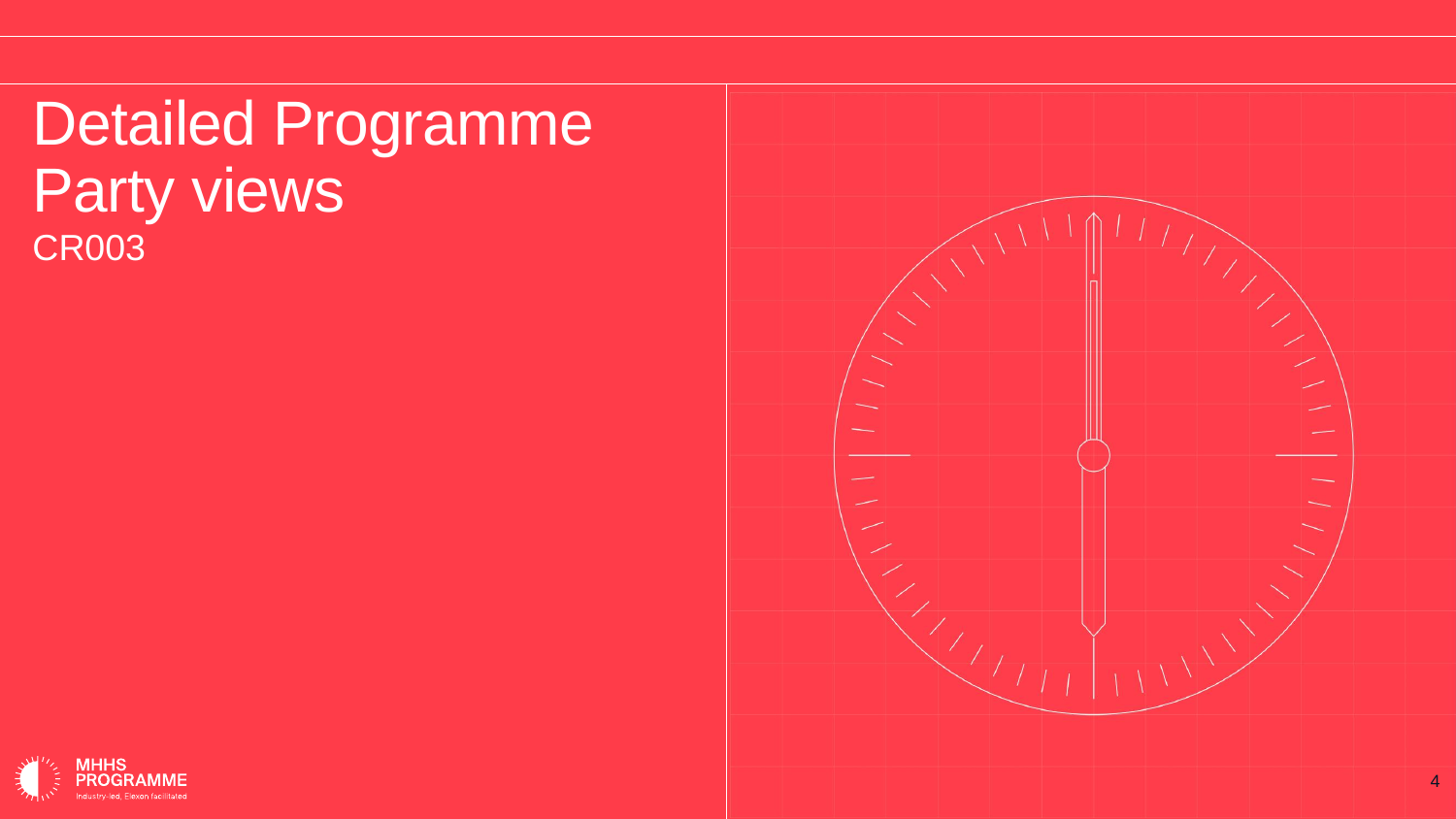| <b>Programme Parties</b> | Range of respondents' views on benefits and concerns (related to the approach in CR003)                                                                                                                                                                                                                                                                                                                                                                                                                                                                                                                                                                                                                                                                                                                                                                                                                                                                                                                                                                                                                                                                                                                                                                                                                                                                                                                                                                                                                                                                                                                                                                                                                                                   |
|--------------------------|-------------------------------------------------------------------------------------------------------------------------------------------------------------------------------------------------------------------------------------------------------------------------------------------------------------------------------------------------------------------------------------------------------------------------------------------------------------------------------------------------------------------------------------------------------------------------------------------------------------------------------------------------------------------------------------------------------------------------------------------------------------------------------------------------------------------------------------------------------------------------------------------------------------------------------------------------------------------------------------------------------------------------------------------------------------------------------------------------------------------------------------------------------------------------------------------------------------------------------------------------------------------------------------------------------------------------------------------------------------------------------------------------------------------------------------------------------------------------------------------------------------------------------------------------------------------------------------------------------------------------------------------------------------------------------------------------------------------------------------------|
| <b>Large Suppliers</b>   | + The amendment to the milestone timelines of the code drafting is in line with the design led approach of the programme and should not impact subsequent milestones. This<br>must be validated during the PM2 replan after design completion (M5).<br>+ Waiting until the design has been baselined prior to commencing the activity to draft the code changes should prove to be a much more efficient approach and will avoid the<br>multiple review and drafting cycles.<br>- Working Group designs could be impacted after agreement and initiation of delivery due to legal text changes in the various codes. This requires assessment throughout the<br>code drafting processes. Whilst the approach is design led, if legal text changes are not able to be progressed against the design for any reason, it could cause rework,<br>which could in turn delay the delivery of the design and build.<br>- Developing the code changes and legal text only after the design has been baselined and Programme Parties have commenced the design and build activity could result in<br>changes to that design as result of the drafting of the legal text. To mitigate this risk, it must be ensured that the design artefacts include all information that might be<br>included in the legal text.<br>Programme Parties may not be able to support the proposed plan, and especially the development and review of the draft legal text, depending on when these activities are<br>due to occur. To mitigate this risk, it must be ensured that all Programme Parties, as well as the code bodies, are engaged in the lower planning activity and are able to feed<br>any resource conflicts or constraints into the detailed plan. |
| <b>Medium Suppliers</b>  | + This party did not identify any contractual impacts of the change and supported the change raiser's assessment and overall recommendation to approve the change.                                                                                                                                                                                                                                                                                                                                                                                                                                                                                                                                                                                                                                                                                                                                                                                                                                                                                                                                                                                                                                                                                                                                                                                                                                                                                                                                                                                                                                                                                                                                                                        |
| <b>Small Suppliers</b>   | + Parties unanimously supported the overall recommendation to approve the change.                                                                                                                                                                                                                                                                                                                                                                                                                                                                                                                                                                                                                                                                                                                                                                                                                                                                                                                                                                                                                                                                                                                                                                                                                                                                                                                                                                                                                                                                                                                                                                                                                                                         |
| <b>1&amp;C</b>           | + Two respondents are licenced to supply electricity to industrial users only, and all the meters registered are Half Hourly only. Therefore they do not anticipate the proposed<br>changes having any impact.<br>- A key assumption in support of the change is that the code aligns to the design. Any deviation will result in additional changes, as build is design lead rather than awaiting<br>for industry code approval. Whilst this is potentially more efficient for delivery it is still risk based rather than following the industry standard approach.                                                                                                                                                                                                                                                                                                                                                                                                                                                                                                                                                                                                                                                                                                                                                                                                                                                                                                                                                                                                                                                                                                                                                                     |
| <b>Agents</b>            | + The two respondents did not identify any contractual impacts of the change and supported the change raiser's assessment and overall recommendation to approve the<br>change.                                                                                                                                                                                                                                                                                                                                                                                                                                                                                                                                                                                                                                                                                                                                                                                                                                                                                                                                                                                                                                                                                                                                                                                                                                                                                                                                                                                                                                                                                                                                                            |

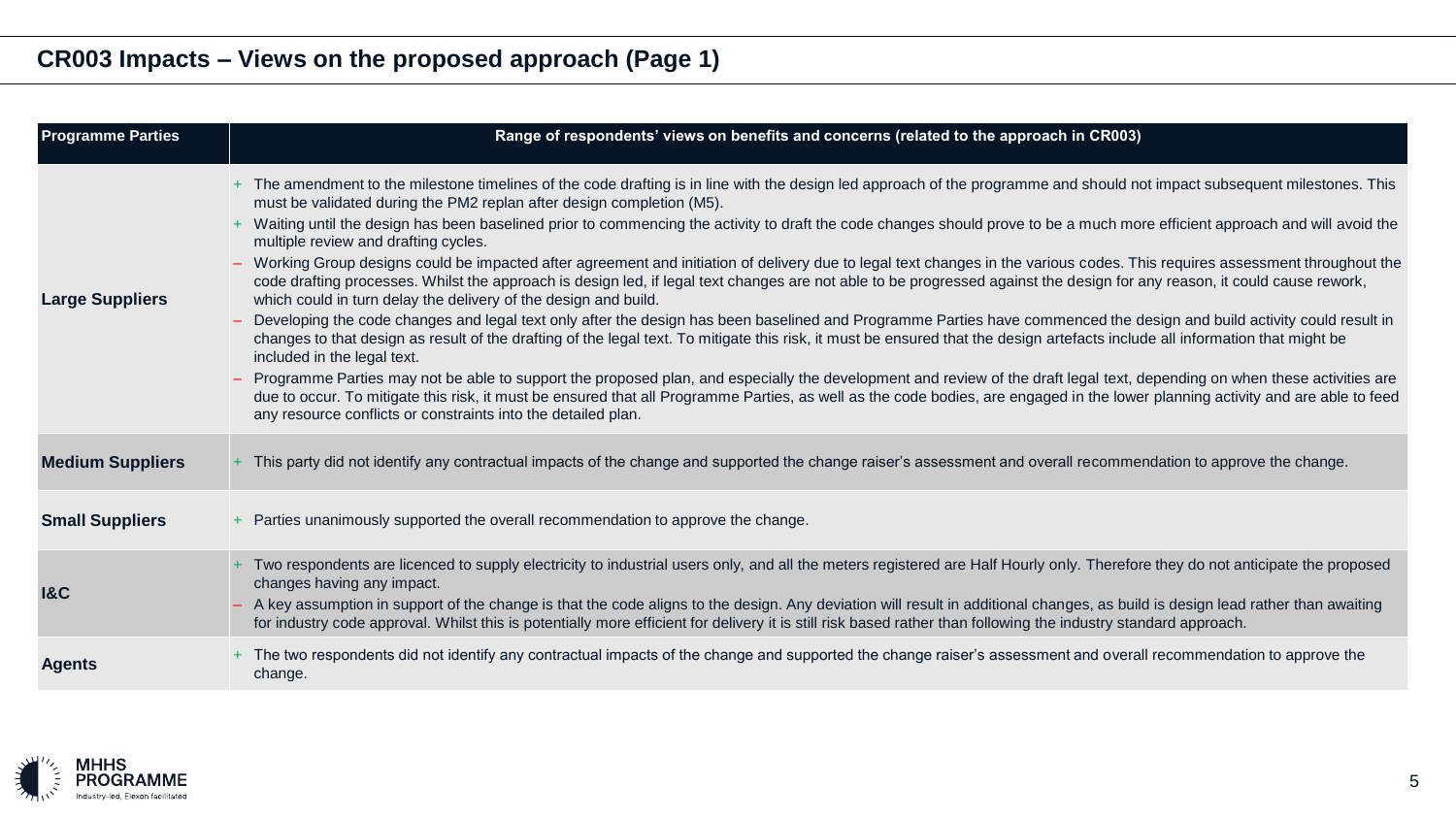| <b>Programme Parties</b> | Range of respondents' views on benefits and concerns (related to the approach in CR003)                                                                                                                                                                                                                                                                                                                                                                                                                                                                                                                |
|--------------------------|--------------------------------------------------------------------------------------------------------------------------------------------------------------------------------------------------------------------------------------------------------------------------------------------------------------------------------------------------------------------------------------------------------------------------------------------------------------------------------------------------------------------------------------------------------------------------------------------------------|
| <b>DNOs</b>              | + It is beneficial to align the M6 and M7 Milestones with the elements of the replan that are available at this point in time. If there are further issues that come to light as a<br>result of Industry change or the formal re-plan, then although these are a risk, they are a programme risk rather than linked solely to this change request.                                                                                                                                                                                                                                                     |
|                          | Support the change with a caveat that when delivered, the design artefacts are complete and contain the granular detail that parties require such as timelines, SLAs, volume<br>constraints, non-functional requirements etc. The respondent does not necessarily believe that the same SME resource will be involved in both the design and the code<br>drafting phases or whether there will be a change to any potential 'ramp up' and 'ramp down' periods. Without having a clear understanding of this, there is not enough<br>information or detail to enable to comment on the effect on costs. |
| <b>iDNOs</b>             | + Parties unanimously supported the overall recommendation to approve the change.<br>- If the end date is not impacted, the change is appropriate to allow drafting and testing to occur, relative to the M5 date, having regard to proposed changes to the date of M5.                                                                                                                                                                                                                                                                                                                                |
|                          | - There is a risk of misalignment in delivery and potential gaps occurring with some MHHSP enabler changes progressing outside of the MHHSP itself. Should those changes<br>not be approved we wonder what confidence there is of appropriate consequential action being picked up in the absence of oversight from the Programme.                                                                                                                                                                                                                                                                     |
| <b>S/W Providers</b>     | Supported the statement that by completing design and code draft sequentially, SME resource can be more involved in both design and code drafting (spread more<br>effectively).                                                                                                                                                                                                                                                                                                                                                                                                                        |
|                          | There is a risk that in drafting the code changes issue with the design which needs to be resolved are identified, potentially increasing costs – but this risk is more related to<br>the design led approach.                                                                                                                                                                                                                                                                                                                                                                                         |
| <b>National Grid</b>     | + The change would not impact on their ability to deliver to the original programme delivery date, provided that either Smart Act Powers or Authority Led SCR powers are<br>used in terms of the code changes (with alignment on this fact from all code bodies). If that is not the case, then there is a risk of delay due to the time required to undertake<br>the entire code change process, including workgroups.                                                                                                                                                                                |
|                          | + In terms of the overall schedule, the CUSC is not restricted to a release timetable in the same way that some other codes are. The charging year is more relevant to<br>consider for implementation of CUSC changes impacting on charging.                                                                                                                                                                                                                                                                                                                                                           |
|                          | - There appears to be a lack of clarity for programme participants on who will lead and who will have a supporting role in legal text drafting i.e., MHHS Programme or Code<br>Bodies.                                                                                                                                                                                                                                                                                                                                                                                                                 |
|                          | - There is a timing risk as described in the Schedule section of this impact assessment. It can be wholly mitigated if the code changes across the different codes are raised<br>using Smart Act Powers or Authority Led SCR powers.                                                                                                                                                                                                                                                                                                                                                                   |
|                          | The party is working with the MHHS Programme on the approach to TNUoS Charging CUSC changes relevant to MHHS and it is not clear how these will interact with the<br>proposed plan to M6 currently.                                                                                                                                                                                                                                                                                                                                                                                                    |

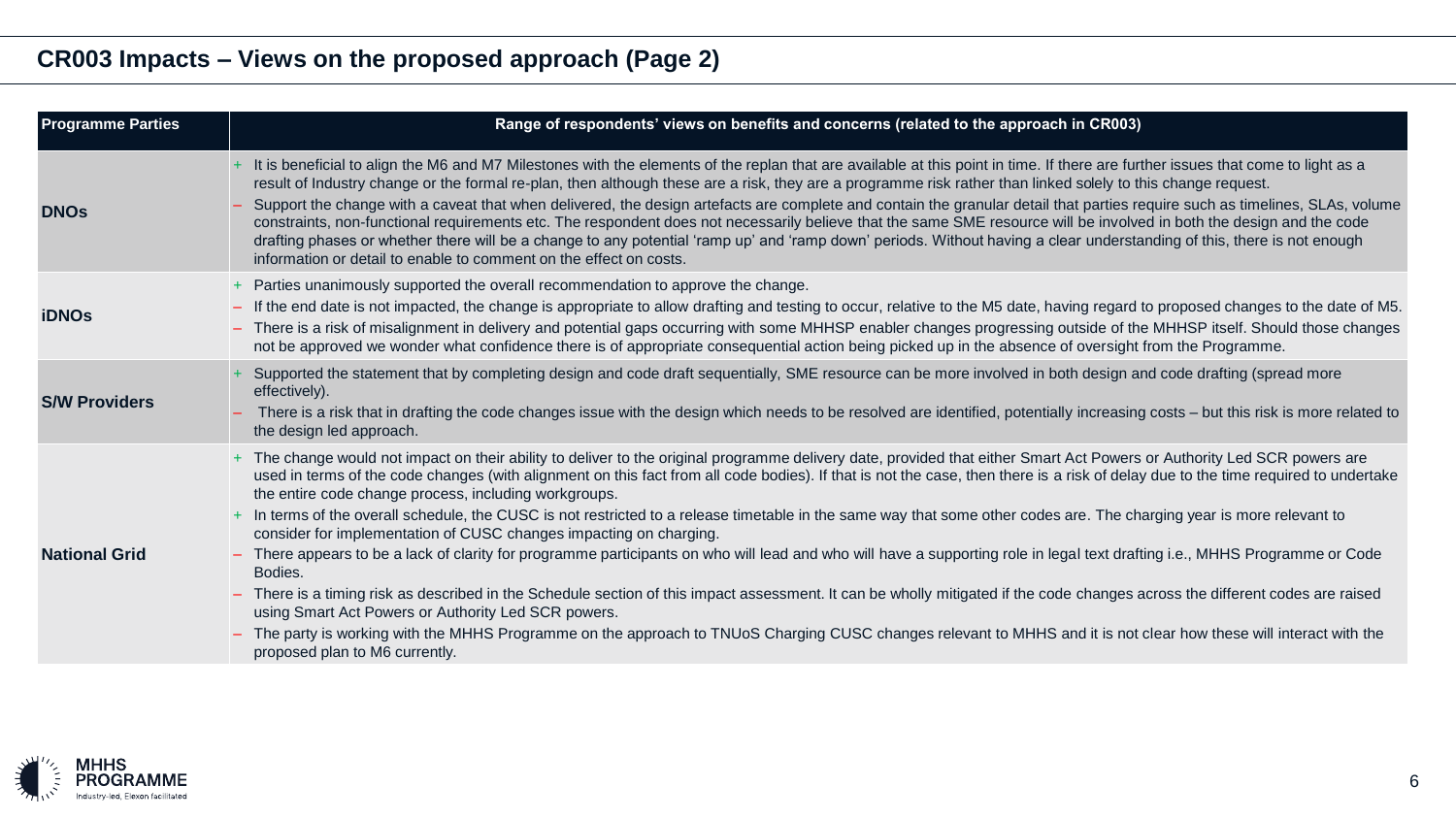| <b>Programme Parties</b> | Range of respondents' views on benefits and concerns (related to the approach in CR003)                                                                                                                                                                                                                                                                                                                                                                                                                                                                                                                                                                                                                                                                                                                                                                                                                                                                                                                                                                                                                                                                                                                                                                                                                                                                                                                                                                                                                                   |
|--------------------------|---------------------------------------------------------------------------------------------------------------------------------------------------------------------------------------------------------------------------------------------------------------------------------------------------------------------------------------------------------------------------------------------------------------------------------------------------------------------------------------------------------------------------------------------------------------------------------------------------------------------------------------------------------------------------------------------------------------------------------------------------------------------------------------------------------------------------------------------------------------------------------------------------------------------------------------------------------------------------------------------------------------------------------------------------------------------------------------------------------------------------------------------------------------------------------------------------------------------------------------------------------------------------------------------------------------------------------------------------------------------------------------------------------------------------------------------------------------------------------------------------------------------------|
| <b>Code Bodies</b>       | Delaying the milestones will have little to no effect as we are already working at risk with MP162 design based on the TOM. The uncertainty is not ideal but provided there is<br>no major deviation from the TOM, any subsequent design change impacts should be minimal. It is worth highlighting that there is a REC dependency, as delays to the<br>proposed timeline may prevent the MP162 from progressing. The specific areas having knock on effects on the DCC are registration data availability for the new MDR role.<br>- Similarly to CR001 and CR002 there are risks from a wider programme replan, of impacts to delays on DCC capacity to deliver later changes, alongside other programmes<br>of work, such as Network Evolution and DSP re-procurement.                                                                                                                                                                                                                                                                                                                                                                                                                                                                                                                                                                                                                                                                                                                                                 |
| Elexon (Helix)           | + Helix fully supported the change, but did however raise several risks to consider.<br>- There could be consequential changes to the MHHS requirements & designs until the code changes are baselined. This can be mitigated if the MHHS requirements,<br>process documents and designs contain all of the same level of detail that is present within the codes, including timings.<br>- There is a constraint in month 8, week 2 that could result in the timelines being missed. This can be mitigated by avoiding the overlap between transitional text and final<br>checks.<br>- There could be an increase in resource and cost if the code reviews are carried out in parallel with the Design, Build & Test as the Elexon subject matter experts and market<br>architects will be fully utilised supporting the Design, Build & Test. This impact would be reduced/removed if the Code review were carried out in parallel with Industry<br>Testing.<br>- Until the detailed planning for the code drafting is complete, which cannot happen until the design is baselined, the revised M6 and M7 milestones may need to move again.<br>- There could be an increase in resource and cost if the code reviews are carried out in parallel with the Design, Build & Test as the Elexon subject matter experts and market<br>architects will be fully utilised supporting the Design, Build & Test. This impact would be reduced/removed if the Code review were carried out in parallel with Industry<br>Testing. |